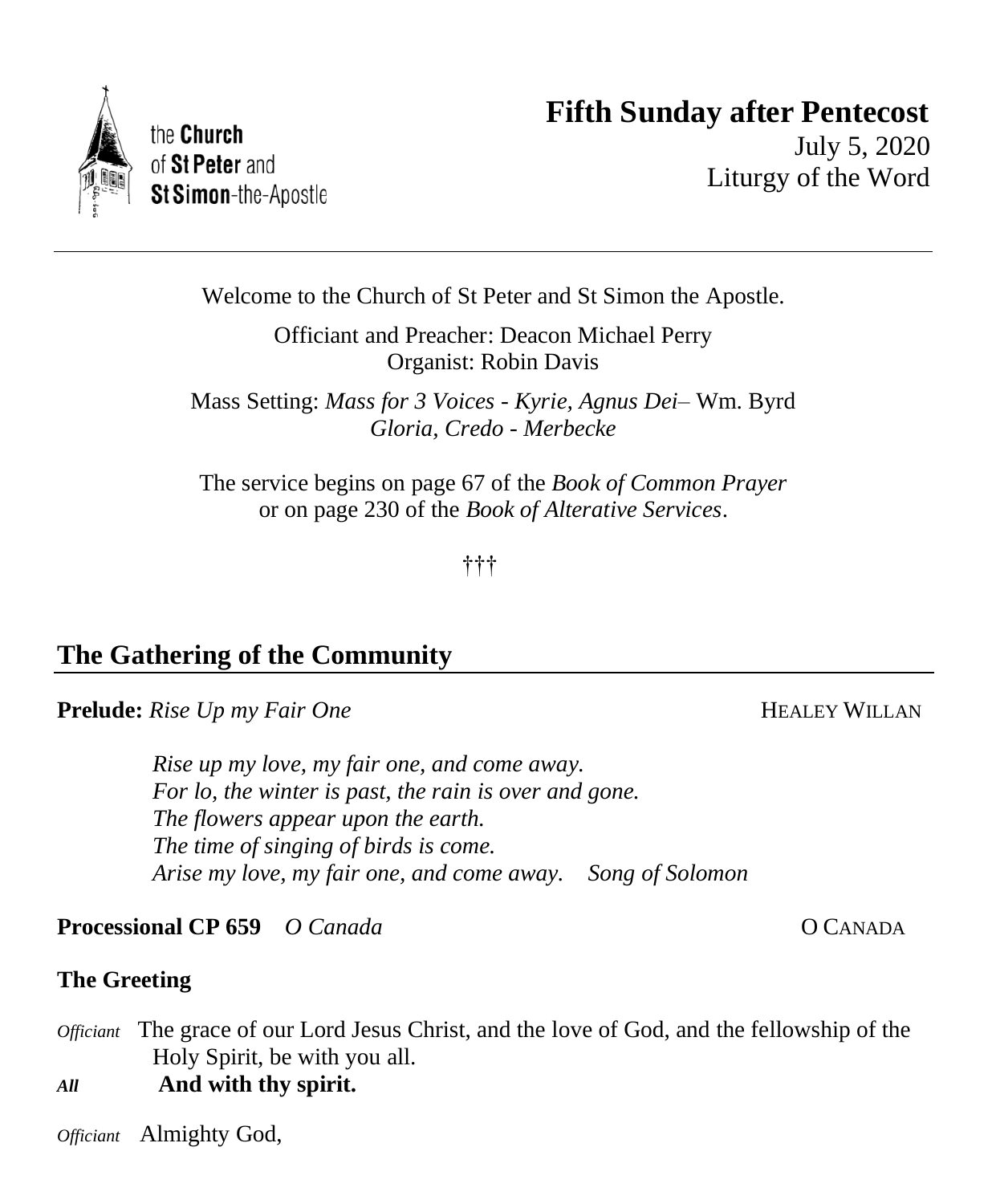*All* **unto whom all hearts be open, all desires known, and from whom no secrets are hid: cleanse the thoughts of our hearts by the inspiration of thy Holy Spirit, that we may perfectly love thee, and worthily magnify thy holy name; through Christ our Lord. Amen.**

# **The Summary of the Law**

*Officiant* Our Lord Jesus Christ said: hear, O Israel, the Lord our God is one Lord; and thou shalt love the Lord thy God with all thy heart, and with all thy soul, and with all thy mind, and with all thy strength. This is the first and great commandment. And the second is like unto it: thou shalt love thy neighbour as thyself. On these two commandments hang all the law and the prophets.

# **Lord, have mercy upon us, and write both these thy laws in our hearts, we beseech thee.**

**Kyrie** *Choir*

| Kyrie eleison   | Lord, have mercy upon us.   |
|-----------------|-----------------------------|
| Christe eleison | Christ, have mercy upon us. |
| Kyrie eleison   | Lord, have mercy upon us.   |

# **Gloria Hymn Book #679** MERBECKE

*Officiant* Glory be to God on high,

*All* **and in earth peace, good will towards all. We praise thee, we bless thee, we worship thee, we glorify thee, we give thanks to thee for thy great glory, O Lord God, heavenly king, God the Father almighty. O Lord, the only-begotten Son, Jesus Christ; O Lord God, Lamb of God, Son of the Father, that takest away the sin of the world, have mercy upon us. Thou that takest away the sin of the world, receive our prayer. Thou that sittest at the right hand of God the Father, have mercy upon us. For thou only art holy; thou only art the Lord; thou only, O Christ, with the Holy Ghost, art most high in the glory of God the Father. Amen.**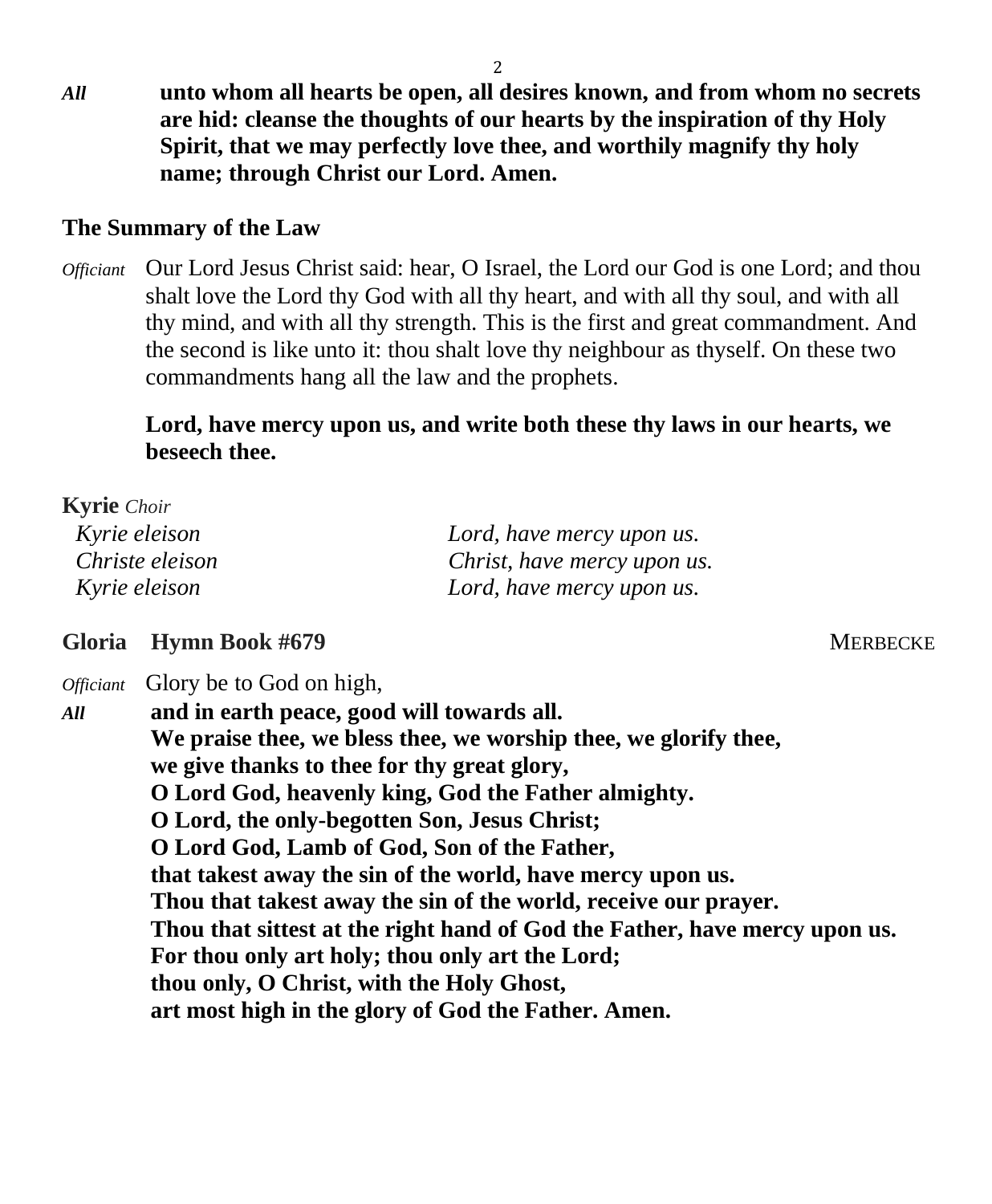#### **The Collect**

*Officiant* Grant, O Lord, we beseech thee, that the course of this world may be so peaceably ordered by thy governance, that thy Church may joyfully serve thee in all godly quietness; through Jesus Christ our Lord. **Amen.**

# **The Proclamation of the Word** *Please be seated.*

# **First Lesson** *Genesis 24.34-38, 42-49, 58-67*

*Reader:* The Old Testament lesson is written in the 24th chapter of the Book of Genesis, beginning at the 34th verse.

Eliezer said, "I am Abraham's servant. The Lord has greatly blessed my master, and he has become wealthy; he has given him flocks and herds, silver and gold, male and female slaves, camels and donkeys. And Sarah my master's wife bore a son to my master when she was old; and he has given him all that he has. My master made me swear, saying, 'You shall not take a wife for my son from the daughters of the Canaanites, in whose land I live; but you shall go to my father's house, to my kindred, and get a wife for my son.' I came today to the spring, and said, 'O Lord, the God of my master Abraham, if now you will only make successful the way I am going! I am standing here by the spring of water; let the young woman who comes out to draw, to whom I shall say, "Please give me a little water from your jar to drink," and who will say to me, "Drink, and I will draw for your camels also" let her be the woman whom the Lord has appointed for my master's son.' Before I had finished speaking in my heart, there was Rebekah coming out with her water jar on her shoulder; and she went down to the spring, and drew. I said to her, 'Please let me drink.' She quickly let down her jar from her shoulder, and said, 'Drink, and I will also water your camels.' So I drank, and she also watered the camels. Then I asked her, 'Whose daughter are you?' She said, 'The daughter of Bethuel, Nahor's son, whom Milcah bore to him.' So I put the ring on her nose, and the bracelets on her arms. Then I bowed my head and worshipped the Lord, and blessed the Lord, the God of my master Abraham, who had led me by the right way to obtain the daughter of my master's kinsman for his son. Now then, if you will deal loyally and truly with my master, tell me; and if not, tell me, so that I may turn either to the right hand or to the left." And they called Rebekah, and said to her, "Will you go with this man?" She said, "I will." So they sent away their sister Rebekah and her nurse along with Abraham's servant and his men. And they blessed Rebekah and said to her, "May you, our sister, become thousands of myriads; may your offspring gain possession of the gates of their foes." Then Rebekah and her maids rose up, mounted the camels, and followed the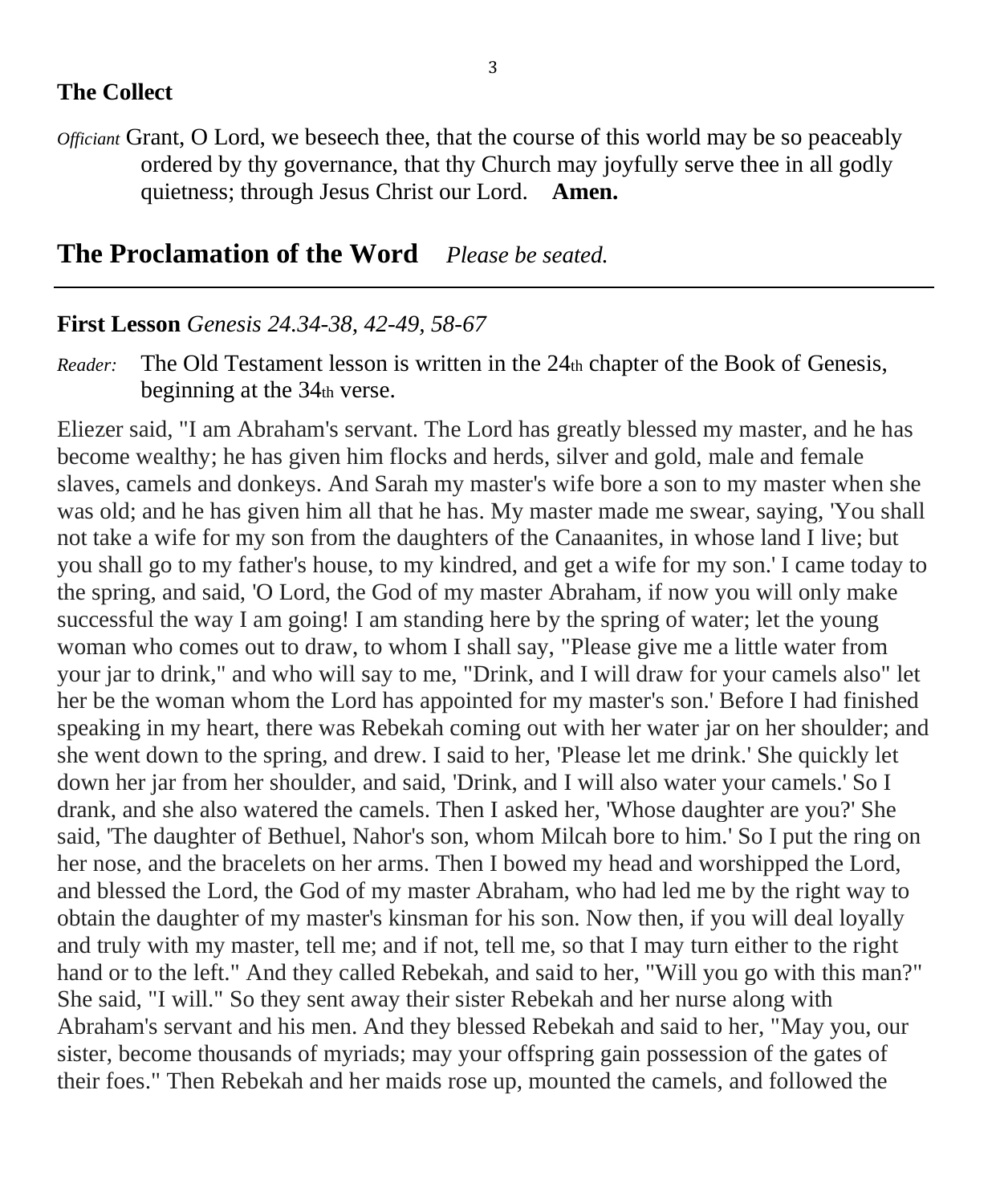man; thus the servant took Rebekah, and went his way. Now Isaac had come from Beerlahai-roi, and was settled in the Negeb. Isaac went out in the evening to walk in the field; and looking up, he saw camels coming. And Rebekah looked up, and when she saw Isaac, she slipped quickly from the camel, and said to the servant, "Who is the man over there, walking in the field to meet us?" The servant said, "It is my master." So she took her veil and covered herself. And the servant told Isaac all the things that he had done. Then Isaac brought her into his mother Sarah's tent. He took Rebekah, and she became his wife; and he loved her. So Isaac was comforted after his mother's death.

*Reader* The word of the Lord. *All* **Thanks be to God.**

**Psalm 45 (vs. 10-17)** *Eructavit cor meum.*

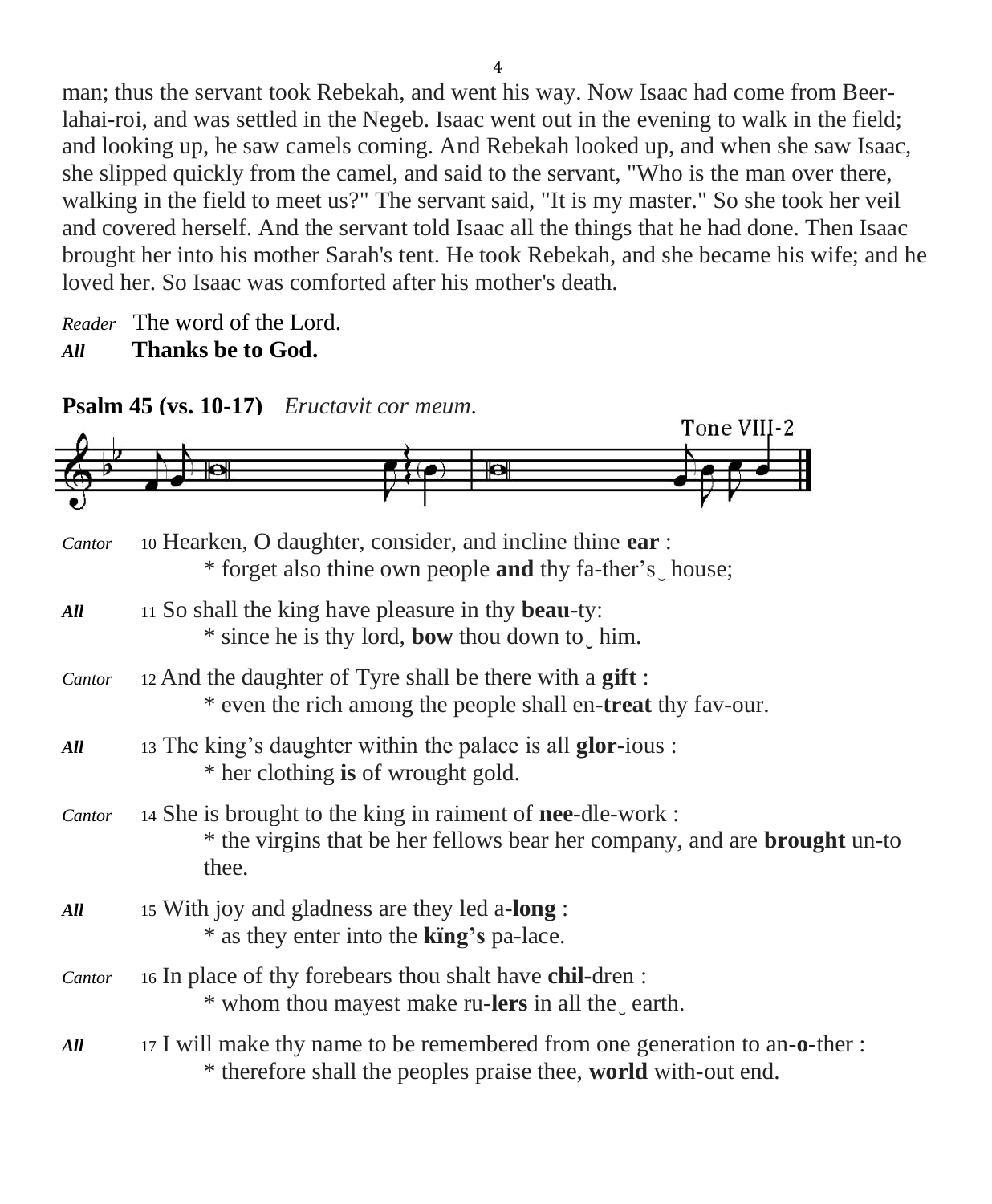| Cantor | Glory be to the Father, and to the <b>Son</b> : |  |
|--------|-------------------------------------------------|--|
|        | * and <b>to</b> the Ho-ly Ghost;                |  |

*All* As it was in the beginning, is now, and ever **shall** be : \* world with-**out** end. Amen.

# **Second Lesson** *Romans 7.15-25A*

*Reader* The Epistle is written in the 7th chapter of the Letter of Paul to the Romans, beginning at the 15th verse.

I do not understand my own actions. For I do not do what I want, but I do the very thing I hate. Now if I do what I do not want, I agree that the law is good. But in fact it is no longer I that do it, but sin that dwells within me. For I know that nothing good dwells within me, that is, in my flesh. I can will what is right, but I cannot do it. For I do not do the good I want, but the evil I do not want is what I do. Now if I do what I do not want, it is no longer I that do it, but sin that dwells within me. So I find it to be a law that when I want to do what is good, evil lies close at hand. For I delight in the law of God in my inmost self, but I see in my members another law at war with the law of my mind, making me captive to the law of sin that dwells in my members. Wretched man that I am! Who will rescue me from this body of death? Thanks be to God through Jesus Christ our Lord!

*Reader* The word of the Lord. *All* **Thanks be to God.**

**Gradual Hymn 478** *Almighty God, Thy Word Is Cast*ALBANO

# **The Holy Gospel** *Matthew 11.16-19, 25-30*

*Officiant* The Lord be with you. *All* **And with thy spirit.** *Officiant* The Holy Gospel of our Lord Jesus Christ according to St. Matthew. *All* **Glory be to thee O Lord.**

Jesus said, "To what will I compare this generation? It is like children sitting in the marketplaces and calling to one another, 'We played the flute for you, and you did not dance; we wailed, and you did not mourn.' For John came neither eating nor drinking, and they say, 'He has a demon'; the Son of Man came eating and drinking, and they say, 'Look, a glutton and a drunkard, a friend of tax collectors and sinners!' Yet wisdom is vindicated by her deeds." At that time Jesus said, "I thank you, Father, Lord of heaven and earth, because you have hidden these things from the wise and the intelligent and have revealed them to

5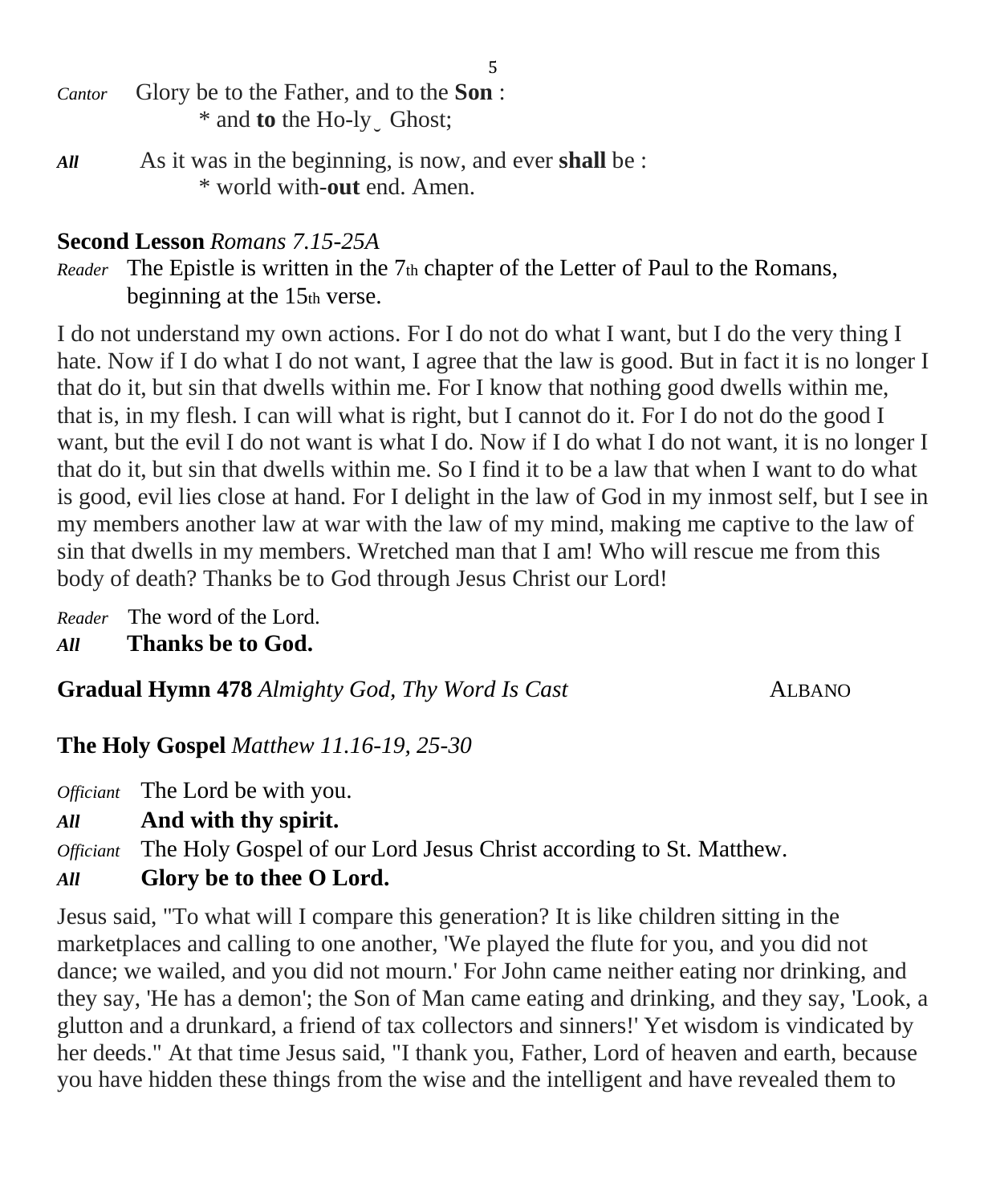infants; yes, Father, for such was your gracious will. All things have been handed over to me by my Father; and no one knows the Son except the Father, and no one knows the Father except the Son and anyone to whom the Son chooses to reveal him. Come to me, all you that are weary and are carrying heavy burdens, and I will give you rest. Take my yoke upon you, and learn from me; for I am gentle and humble in heart, and you will find rest for your souls. For my yoke is easy, and my burden is light."

*Officiant* The Gospel of Christ. *All* **Praise be to thee O Christ.**

**Homily** The Reverend Michael Perry

# **Nicene Creed Hymn Book #681** MERBECKE

*Please stand.*

*Officiant* I believe in one God,

*All* **the Father almighty, maker of heaven and earth, and of all things visible and invisible; And in one Lord Jesus Christ, the only-begotten Son of God, begotten of the Father before all worlds, God, of God; Light, of Light; very God, of very God; begotten, not made; being of one substance with the Father; through whom all things were made: who for us and for our salvation came down from heaven, and was incarnate by the Holy Ghost of the Virgin Mary, and was made man, and was crucified also for us under Pontius Pilate. He suffered and was buried, and the third day he rose again according to the scriptures, and ascended into heaven, and sitteth on the right hand of the Father. And he shall come again with glory to judge both the quick and the dead: whose kingdom shall have no end. And I believe in the Holy Ghost, the Lord, the giver of life, who proceedeth from the Father and the Son, who with the Father and the Son together is worshipped and glorified, who spake by the prophets. And I believe one, holy, catholic, and apostolic Church.**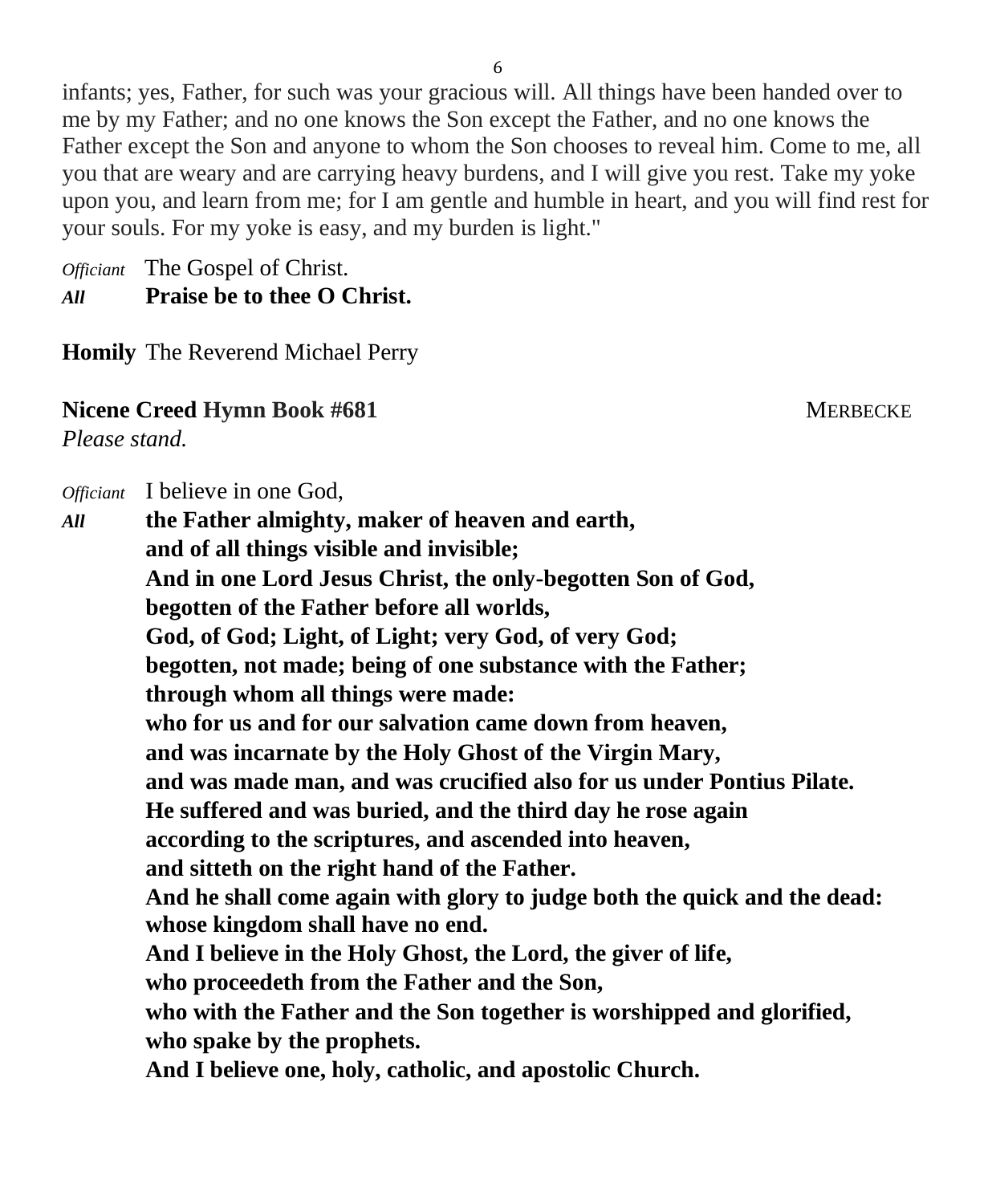7

**I acknowledge one baptism for the remission of sins. And I look for the resurrection of the dead, and the life of the world to come. Amen.**

### **Solo: The Call – Five Mystical Songs RALPH VAUGHAN WILLIAMS**

Baritone - Maciej Bujnowicz

*Come, my Way, my Truth, my Life: Such a Way, as gives us breath: Such a Truth, as ends all strife: Such a Life, as killeth death*

*Come, My Light, my Feast, my Strength: Such a Light, as shows a feast: Such a Feast, as mends in length: Such a Strength, as makes his guest*

*Come, my Joy, my Love, my Heart: Such a Joy, as none can move: Such a Love, as none can part: Such a Heart, as joys in love*

**The Prayers of the People** Led by Brooke Sales-Lee

# **Confession and Absolution**

*Officiant* Hear what comfortable words our Saviour Christ saith unto all that truly turn to him.

Come unto me all that labour and are heavy laden, and I will refresh you. *Matthew 1.28*

God so loved the world, that he gave his only begotten Son, to the end that all that believe in him should not perish, but have eternal life. *John 3.16*

Hear also what Saint Paul saith. This is a true saying, and worthy of all to be received, that Christ Jesus came into the world to save sinners. *1 Timothy 1.15*

Hear also what Saint John saith. If anyone sin, we have an Advocate with the Father, Jesus Christ the righteous; and he is the propitiation for our sins: and not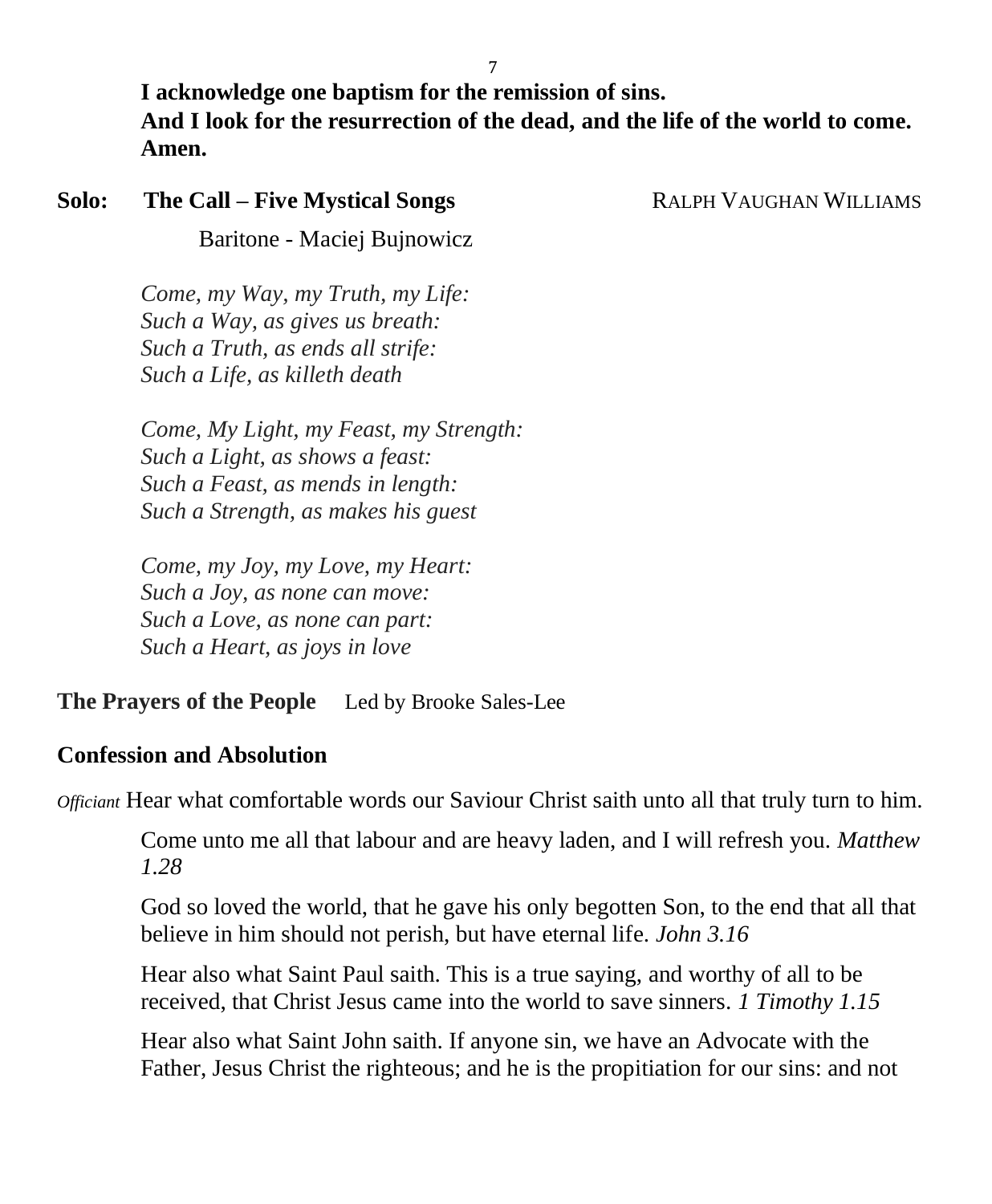8

for ours only, but also for the sins of the whole world. *1 John 2.1,2*

- *Officiant* Let us humbly confess our sins to almighty God.
- *All* **We confess to God Almighty, the Father, the Son, and the Holy Ghost, that we have sinned in thought, word, and deed, through our own grievous fault. Wherefore we pray God to have mercy upon us.**

**Almighty God, have mercy upon us, forgive us all our sins and deliver us from all evil, confirm and strengthen us in all goodness, and bring us to life everlasting; through Jesus Christ our Lord. Amen.**

*Officiant* Almighty Father, who of thy great love to all didst give thy dearly beloved Son to die for us: Grant that through his Cross our sins may be put away, and remembered no more against us, and that, cleansed by his Blood, and mindful of his sufferings, we may take up our cross daily, and follow him in newness of life, until we come to his everlasting kingdom; through the same thy Son Jesus Christ our Lord. **Amen.**

# **Agnus Dei**

| Agnus Dei, qui tolis peccata mundi, | Lamb of God, who takes away the sin of the world, |
|-------------------------------------|---------------------------------------------------|
| <i>miserere nobis.</i>              | have mercy on us.                                 |
| Agnus Dei, qui tolis peccata mundi, | Lamb of God, who takes away the sin of the world, |
| dona nobis pacem.                   | grant us peace.                                   |

# **The Peace**

*Officiant* The peace of the Lord be always with you.

*All* **And with thy spirit.**

**Lord's Prayer –** *said together* 

*All* **Our Father, who art in heaven, Hallowed be thy Name. Thy Kingdom come, thy will be done on earth, as it is in heaven. Give us this day our daily bread. And forgive us our trespasses, As we forgive them that trespass against us. And lead us not into temptation, But deliver us from evil. For thine is the kingdom, The power, and the glory, For ever and ever. Amen.**

# **Doxology**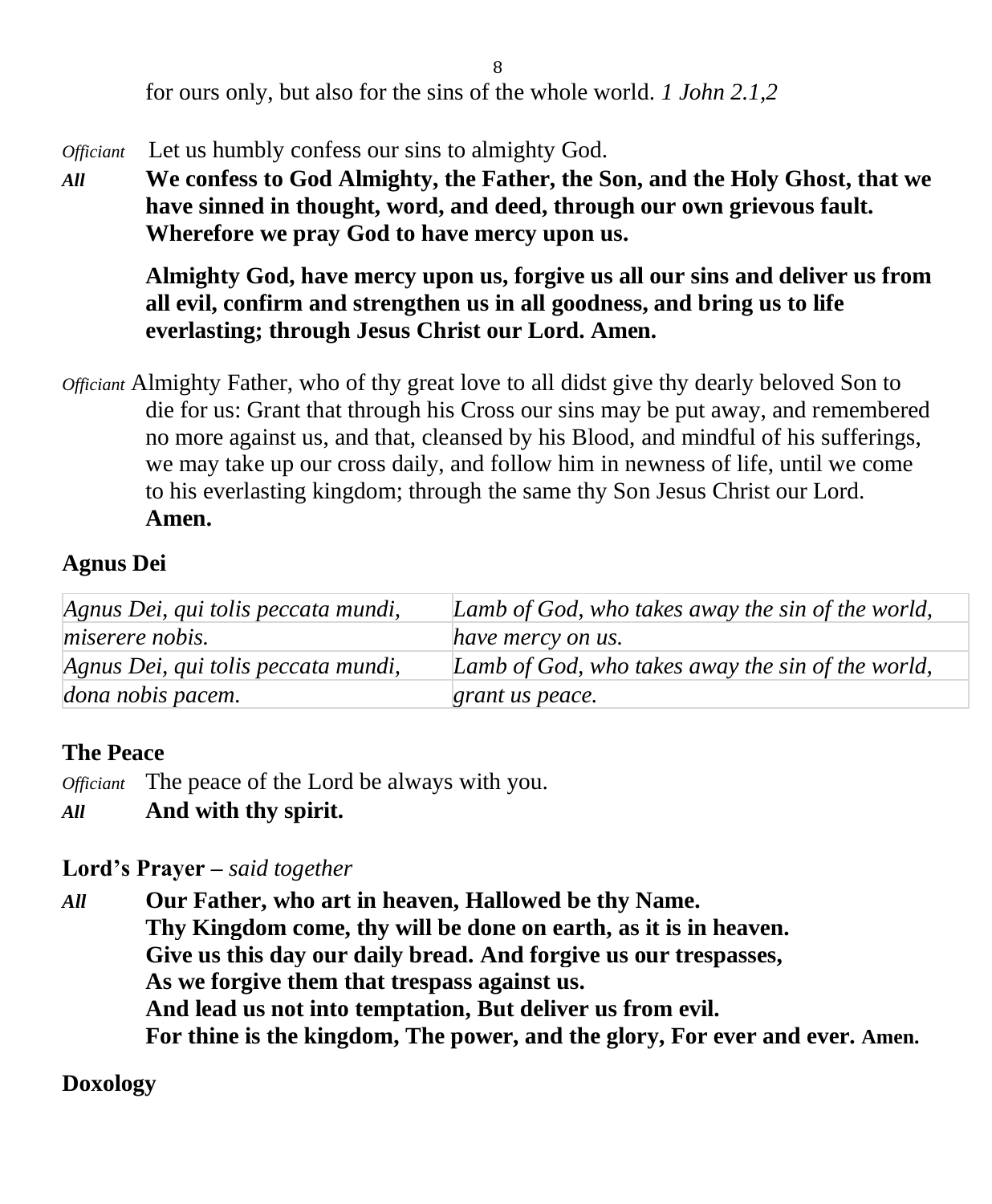*Officiant* Glory to God,

- **All whose power, working in us, can do infinitely more than we can ask or imagine. Glory to God from generation to generation, in the Church and in Christ Jesus, for ever and ever. Amen.**
- *All* **The grace of our Lord Jesus Christ, and the love of God,**  **and the fellowship of the Holy Spirit, be with us all, evermore. Amen.**

### **Dismissal**

- *Officiant* Let us bless the Lord. Alleluia. *All* **Thanks be to God. Alleluia.**
- **Hymn 384** *Praise to the Lord, the Almighty* **LOBE DEN HERREN**

|  | <b>Postlude</b> Processional | FRANCIS |
|--|------------------------------|---------|
|--|------------------------------|---------|

### **JACKSON**

Organist – David Smith